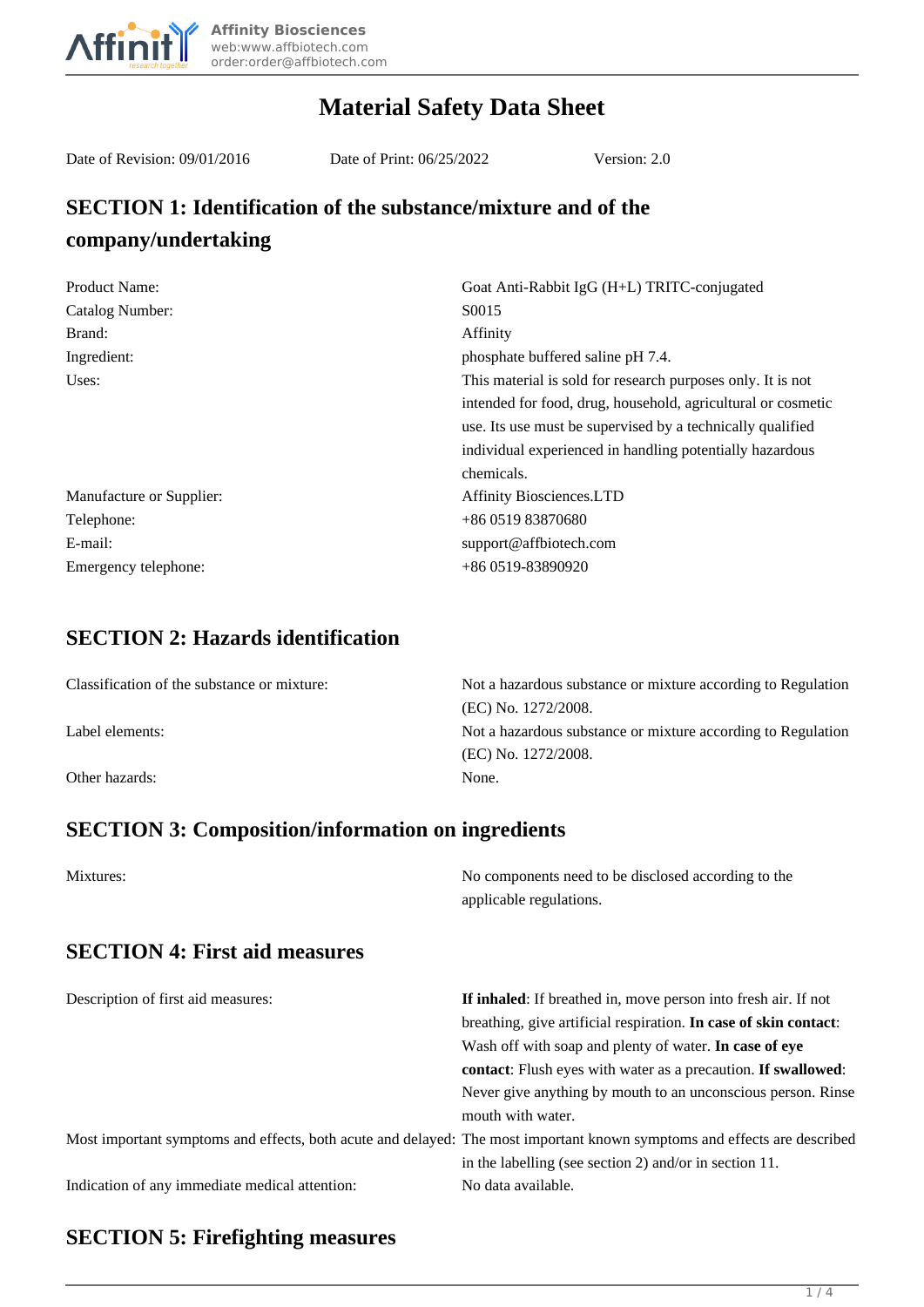

| Extinguishing media:                                   | Use water spray, alcohol-resistant foam, dry chemical or     |
|--------------------------------------------------------|--------------------------------------------------------------|
|                                                        | carbon dioxide.                                              |
| Special hazards arising from the substance or mixture: | Nature of decomposition products not known.                  |
| Advice for firefighters:                               | Wear self-contained breathing apparatus for fire fighting if |
|                                                        | necessary.                                                   |
| Further information:                                   | No data available.                                           |
| Health Hazard:                                         | See Potential Hazards below.                                 |

#### **SECTION 6: Accidental release measures**

| Personal precautions, protective equipment and emergency | Avoid breathing vapours, mist or gas. For personal protection |
|----------------------------------------------------------|---------------------------------------------------------------|
| procedures:                                              | see section 8.                                                |
| Environmental precautions:                               | No special environmental precautions required.                |
| Methods and materials for containment and cleaning up:   | Keep in suitable, closed containers for disposal.             |
| Reference to other sections:                             | For disposal see section 13.                                  |

# **SECTION 7: Handling and storage**

| Precautions for safe handling:                                | For precautions see section 2.                                  |
|---------------------------------------------------------------|-----------------------------------------------------------------|
| Conditions for safe storage, including any incompatibilities: | Store in cool place. Keep container tightly closed in a dry and |
|                                                               | well-ventilated place. Recommended storage temperature -20      |
|                                                               | degrees Celsius Storage class (TRGS 510): Non Combustible       |
|                                                               | Liquids.                                                        |
| Specific end use $(s)$ :                                      | Apart from the uses mentioned in section 1 no other specific    |
|                                                               | uses are stipulated.                                            |

# **SECTION 8: Exposure controls/personal protection**

| Appropriate engineering controls:  | General industrial hygiene practice.                                                                                                                                                                                                                                                                                                                                                                                                                                      |
|------------------------------------|---------------------------------------------------------------------------------------------------------------------------------------------------------------------------------------------------------------------------------------------------------------------------------------------------------------------------------------------------------------------------------------------------------------------------------------------------------------------------|
| Eye/face protection :              | Use equipment for eye protection tested and approved under<br>appropriate government standards such as NIOSH (US) or EN<br>166(EU).                                                                                                                                                                                                                                                                                                                                       |
| Skin protection:                   | Handle with gloves. Gloves must be inspected prior to use. Use<br>proper glove removal technique (without touching glove's outer<br>surface) to avoid skin contact with this product. Dispose of<br>contaminated gloves after use in accordance with applicable<br>laws and good laboratory practices. Wash and dry hands. The<br>selected protective gloves have to satisfy the specifications of<br>EU Directive 89/686/EEC and the standard EN 374 derived<br>from it. |
| <b>Body Protection:</b>            | Impervious clothing, The type of protective equipment must be<br>selected according to the concentration and amount of the<br>dangerous substance at the specific workplace.                                                                                                                                                                                                                                                                                              |
| Respiratory protection:            | Respiratory protection not required. For nuisance exposures<br>use type OV/AG (US) or type ABEK (EU EN 14387)<br>respirator cartridges. Use respirators and components tested<br>and approved under appropriate government standards such as<br>NIOSH (US) or CEN (EU).                                                                                                                                                                                                   |
| Control of environmental exposure: | No special environmental precautions required.                                                                                                                                                                                                                                                                                                                                                                                                                            |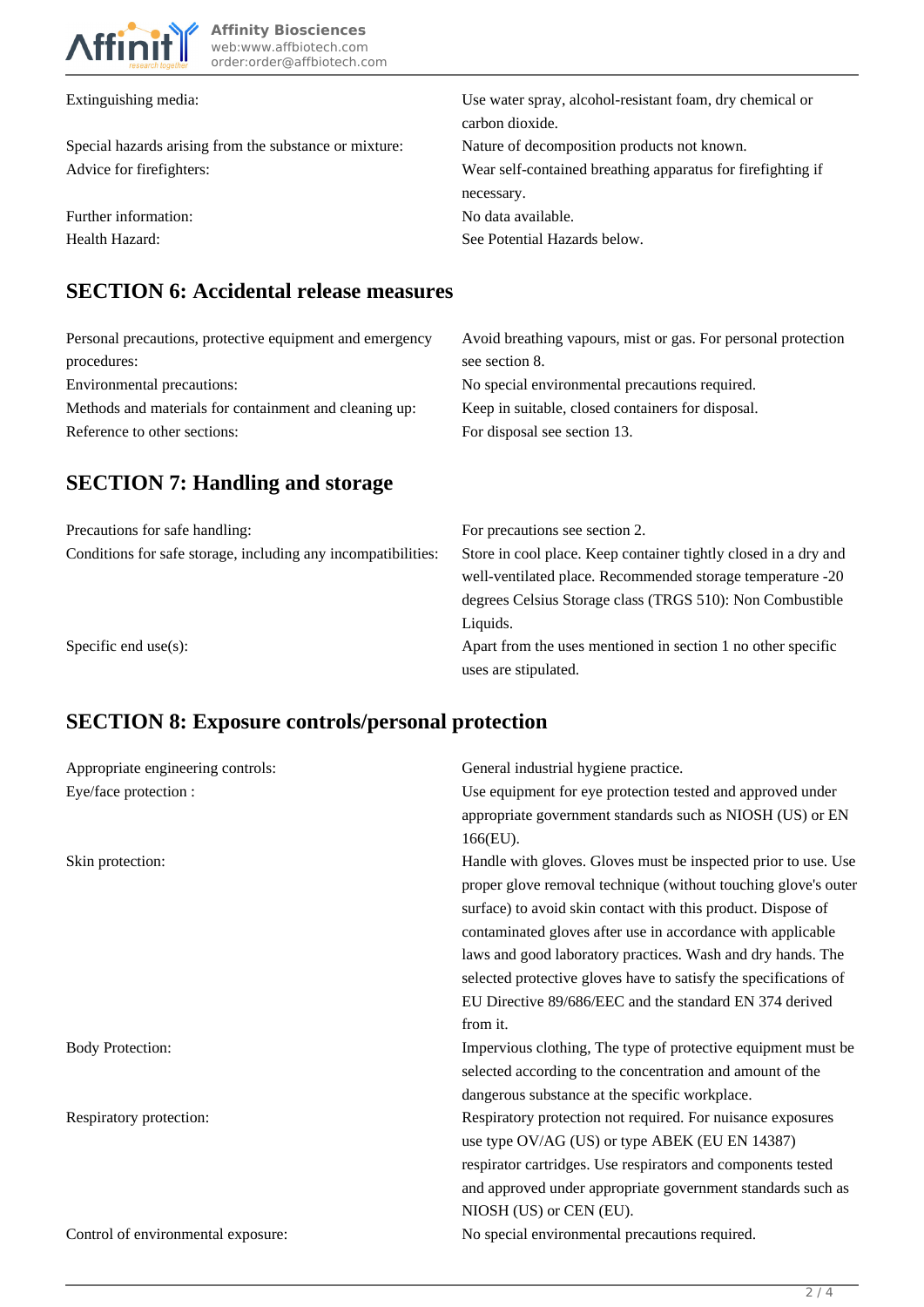

# **SECTION 9: Physical and chemical properties**

| Information on basic physical and chemical properties: | a) Appearance: Form: liquid.                                  |
|--------------------------------------------------------|---------------------------------------------------------------|
|                                                        | b)Odour: No data available.                                   |
|                                                        | c) Odour Threshold: No data available.                        |
|                                                        | d)pH: No data available.                                      |
|                                                        | e)Melting point/freezing point: No data available.            |
|                                                        | f)Initial boiling point and boiling range: No data available. |
|                                                        | g)Flash point: No data available.                             |
|                                                        | h)Evaporation rate: No data available.                        |
|                                                        | i) Flammability (solid, gas): No data available.              |
|                                                        | j)Upper/lower flammability or explosive limits: No data       |
|                                                        | available.                                                    |
|                                                        | k) Vapour pressure: No data available.                        |
|                                                        | l)Vapour density: No data available.                          |
|                                                        | m)Relative density: No data available.                        |
|                                                        | n) Water solubility: No data available.                       |
|                                                        | o)Partition coefficient: n- octanol/water.                    |
|                                                        | p)Auto-ignition temperature: No data available.               |
|                                                        | q)Decomposition temperature: No data available.               |
|                                                        | r)Viscosity: No data available.                               |
|                                                        | s) Explosive properties: No data available.                   |
|                                                        | t) Oxidizing properties: No data available.                   |
| Other safety information:                              | No data available.                                            |
|                                                        |                                                               |

# **SECTION 10: Stability and reactivity**

| Reactivity:                         | No data available.                                        |
|-------------------------------------|-----------------------------------------------------------|
| Chemical stability:                 | Stable under recommended storage conditions.              |
| Possibility of hazardous reactions: | No data available.                                        |
| Conditions to avoid:                | No data available.                                        |
| Incompatible materials:             | No data available.                                        |
| Hazardous decomposition products:   | Other decomposition products - No data available          |
|                                     | Hazardous decomposition products formed under fire        |
|                                     | conditions. - Nature of decomposition products not known. |
|                                     | In the event of fire: see section 5.                      |

# **SECTION 11: Toxicological information**

| Skin corrosion/irritation:                          | No data available.                                              |
|-----------------------------------------------------|-----------------------------------------------------------------|
| Serious eye damage/eye irritation:                  | No data available.                                              |
| Respiratory or skin sensitisation:                  | No data available.                                              |
| Germ cell mutagenicity:                             | No data available.                                              |
| Carcinogenicity:                                    | IARC: No component of this product present at levels greater    |
|                                                     | than or equal to $0.1\%$ is identified as probable, possible or |
|                                                     | confirmed human carcinogen by IARC.                             |
| Reproductive toxicity:                              | No data available.                                              |
| Specific target organ toxicity - single exposure:   | No data available.                                              |
| Specific target organ toxicity - repeated exposure: | No data available.                                              |